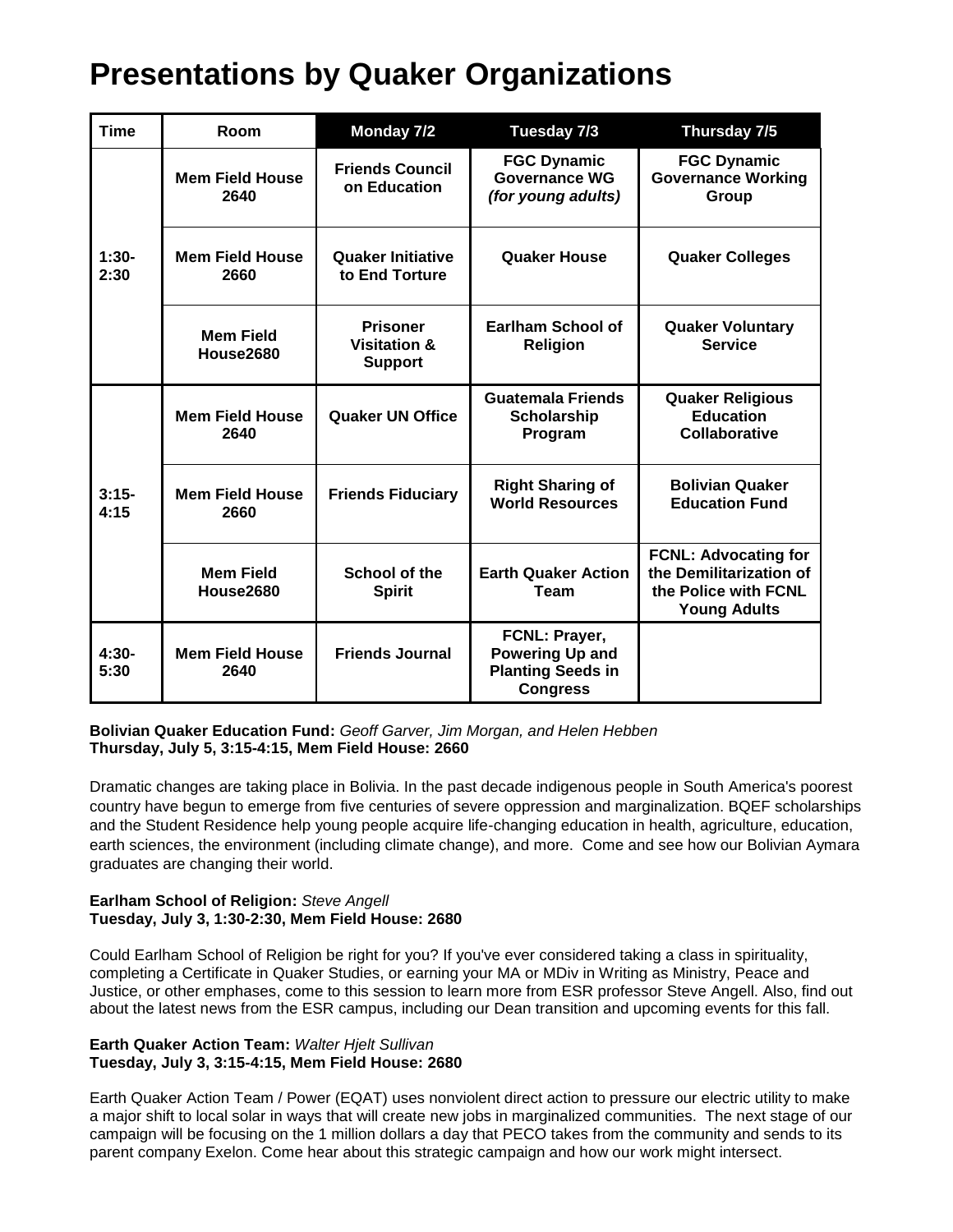#### **Friends Committee on National Legislation: Advocating for the Demililitarization of the Police with FCNL Young Adults:** *Katie Breslin* **Thursday, July 5, 3:15-4:15 Mem Field House 2680**

FCNL is continuing the work of building a grassroots movement of young adults who are ready to make change in Congress. In this fourth year of the Advocacy Corps, young organizers are taking on the demilitarization of our police. Come to this interest group to learn more about FCNL's Advocacy Corps work and lessons learned from doing this grassroots work with FCNL's Young Adult Program.

#### **Friends Committee on National Legislation: Prayer, Powering Up and Planting Seeds in Congress:** *Christine Ashley* **Tuesday, July 3, 4:30-5:30 Mem Field House 2640**

# The spirit of renewal, faith, and action is ripening amongst Friends. We have the freedom to listen to God and follow the Spirit. We have the freedom to challenge our biases and get comfortable with being uncomfortable. We have the freedom to create the world we seek and know that we are in this for the long haul. Find out how

Friends and grassroots organizing are behind the power and our Quaker Advocacy at FCNL.

# **Friends Council on Education:** *Drew Smith* **Monday, July 2, 1:30-2:30, Mem Field House: 2640**

Friends Council on Education is the member organization of all 78 Quaker schools in the United States. Executive Director Drew Smith will discuss the origins of Quaker education and how those origins inform the future direction of Quaker schools as they confront an uncertain future.

## **Friends Fiduciary Corporation:** *Mimi Blackwell* **Monday, July 2, 3:15-4:15, Mem Field House: 2660**

Fostering a culture of giving within Monthly Meetings is critical to the continuation and growth of meetings and The Religious Society of Friends. Why is it so hard for many Friends to talk about money and giving? This session will wrestle with issues that very often are not spoken aloud and address the who, how, when and why's of giving within a Meeting.

#### **FGC Committee for Discernment, Planning, & Priorities (CDPP) – Dynamic Governance Working Group:** *Marvin Barnes, Pamela Boyce-Simms, Karen McKinnon* **Adult Young Friends: Tuesday, July 3, 1:30-2:30, Mem Field House: 2640 Open to all: Thursday, July 5, 1:30-2:30, Mem Field House: 2640**

A presentation and discussion of a possible new governance model for Friends General Conference.

## **Friends Journal:** *Gabriel Ehri* **Monday, July 2, 4:30-5:30, Mem Field House: 2640**

Friends Journal has been printing a monthly Quaker magazine centered on Quaker life and experience since 1955. In 2014, we embarked on QuakerSpeak, a weekly video series showcasing Friends' ministry in 3-5 minute interviews. Through these two projects, over one million people were reached in 2017. Come learn how Friends Journal and QuakerSpeak are:

~ Growing the audience for Quakerism 100-fold

- ~ Using video to nurture and educate new generations of seekers
- ~ Standing up for Quaker values in a changing world

How did this happen? What does it mean for Friends? And what's next? After a short presentation executive director, Gabriel Ehri, will answer questions.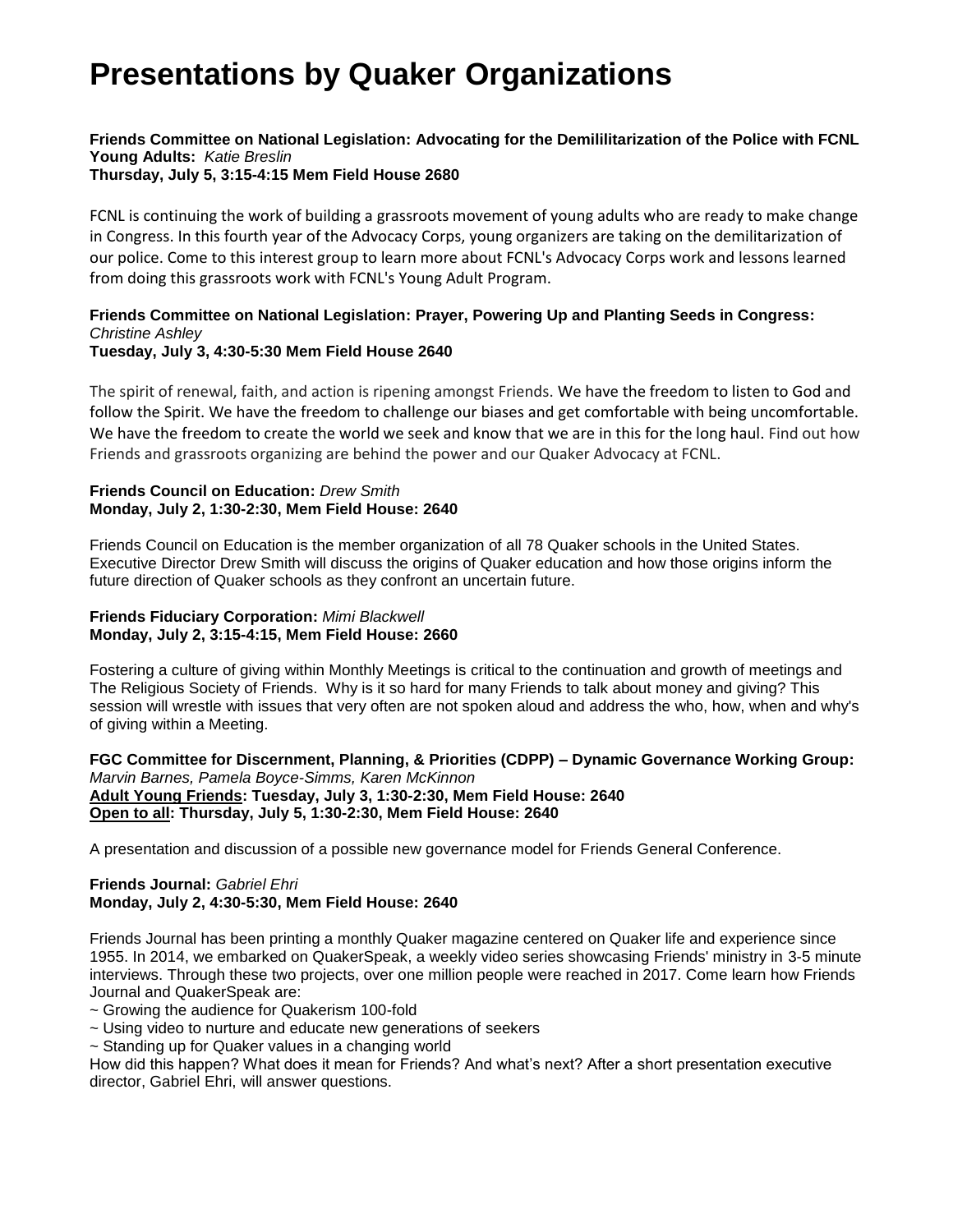#### **Guatemala Friends Scholarship Program:** *Donna Smith, Martha Dugan* **Tuesday, July 3, 3:15-4:15, Mem Field House: 2640**

The Guatemala Friends Scholarship Program was established in 1973. We are currently supporting over 80 students in university and technical schools there. Mayan students in Guatemala need your help. They are trying to break out of the cycle of poverty, preserve their culture, and improve conditions in their communities by gaining a college education. Come hear how you can help by participating in our Teaching English Experience, a Highlands tour or sponsoring a student.

#### **Prisoner Visitation and Support:** *Jerry Knutson* **Monday, July 2, 1:30-2:30, Mem Field House: 2680**

PVS needs more visitors. Visitors usually meet with several prisoners once/month for about an hour/prisoner. The same prisoners are visited monthly. Many prisoners have been incarcerated for decades and have never had a visit. (Prison locations can be found at [https://www.bop.gov/locations/map.jsp\)](https://www.bop.gov/locations/map.jsp) Personal stories and information about PVS will be presented.

#### **Quaker Colleges:** *Walter Hjelt Sullivan* **Thursday, July 5, 1:30-2:30, Mem Field House: 2660**

Why attend a Quaker College? Which one might be the best fit? What might one expect? Are there any secret tips for the application? Answers to questions we have not even thought of yet. We expect representatives from Haverford, Guilford, and Earlham. We welcome representatives from other schools to join us. We hope some high school students and or their family members will join us as well.

#### **Quaker House:** *Kindra Bradley* **Tuesday, July 3, 1:30-2:30, Mem Field House: 2660**

Quaker House is a manifestation of the Friends' Peace Testimony. Located near the largest military installation in the US, Ft. Bragg (in North Carolina), Quaker House advocates for peace, provides counselors to the GI Rights Hotline, and provides free counseling with a licensed clinical social worker for domestic violence, sexual assault, and moral injury. Come learn more about our work and our experiences serving those most affected by our nation's predilection for war.

#### **Quaker Religious Education Collaborative:** *Liz Yeats* **Thursday, July 5, 3:15-4:15, Mem Field House: 2640**

Quaker Religious Education Collaborative (QREC) is a grassroots network of Friends holding a sense of stewardship for life-long Quaker faith formation through religious education. We welcome all Friends involved in RE to share resources, skills, gifts, questions and insights, and to support each other in the ministry of Quaker faith formation. In this sessions we will demonstrate QREC's new online RE resource platform and invite Friends to join and support our network.

#### **Quaker UN Office:** *Andrew Tomlinson* **Monday, July 2, 3:15-4:15, Mem Field House: 2640**

#### Seeking Peace in Troubled Times: Where Next at the UN?

The Quaker United Nations Office ("QUNO") was established as an initiative of the global community of Friends in 1947. We strive towards international standards and practices that enable and empower peaceful social, political and economic relationships. Our work is rooted in Quaker insights and approaches to peace and justice. By 2030, more than half the world's poor will be living in countries affected by high levels of violence. How can Quaker perspectives inform the new global commitments to foster peaceful, just and inclusive societies, long sought by Friends, and the recent UN efforts on "Sustaining Peace", so as to address the root causes of violent conflict?